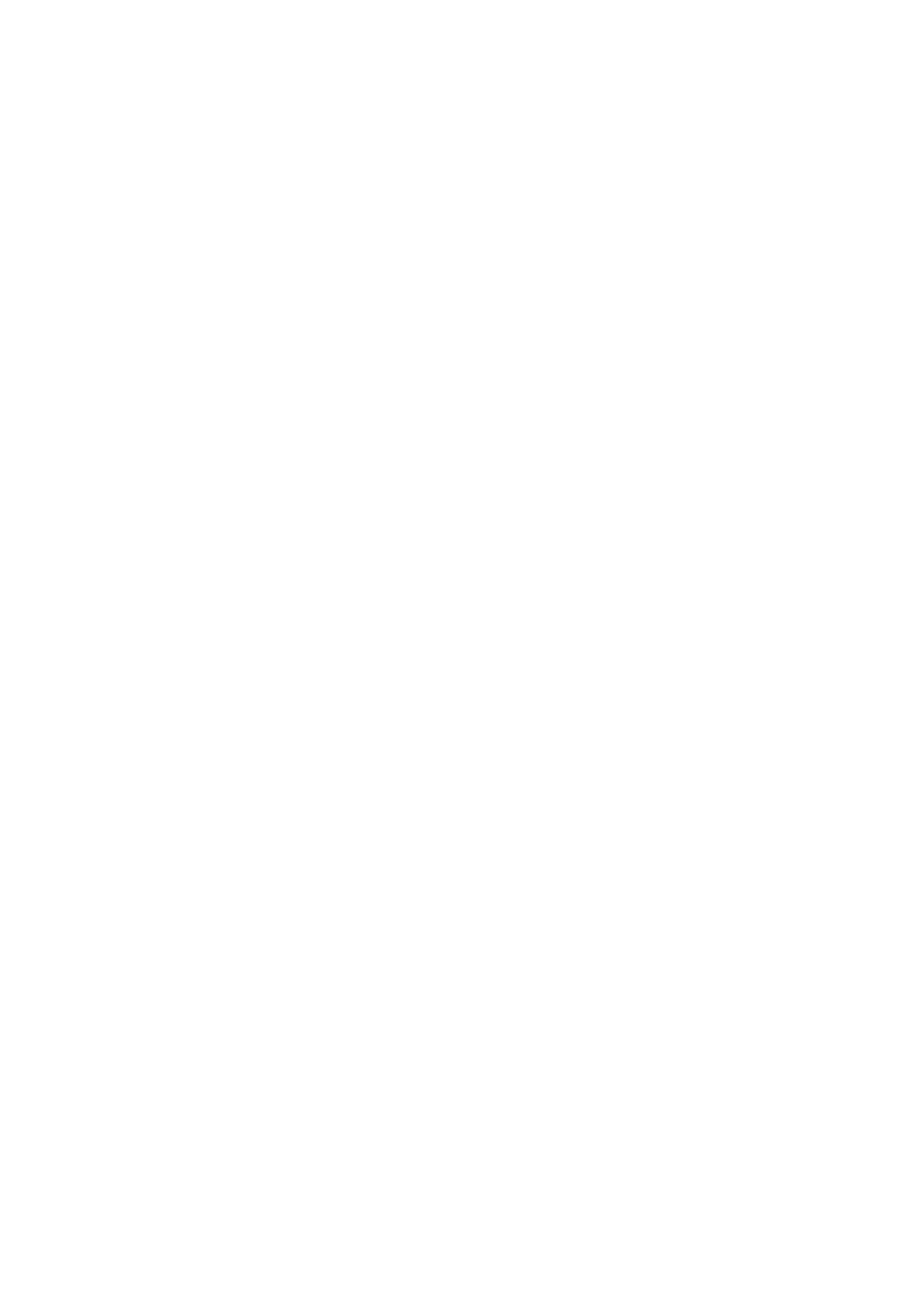

5'aaggaagccatgtggtcaccctccaactgagaatagatggaatgcattgtaagtcttgcgtc ttgaatattgaagaaaatattggccagctcctaggggttcaaagtattcaagtgtccttggaga acaaaactgcccaagtaaagtatgacccttcttgtaccagcccagtggctctgcagagggctat cgaggcacttccacctgggaattttaaagtttctcttcctgatggagccgaagggagtgggaca gatcacaggtcttccagttctcattcccctggctccccaccgagaaaccaggtccagggcacat gcagtaccactctgattgccattgccggcatgacctgtgcatcctgtgtccattcc 3'

Figure 1. Sequence containing C to A mutation in ATP7B gene. Underlined nucleotides are the sequence used for primer pair. Bolded and underlined nucleotide is missense mutation at position 59

## Polymerase chain reaction (PCR)

A 374 bp fragment in ATP7B gene from normal and C to A mutated allele at position 57 (Figure 1) were amplified using primer pair 5′-AAGGAAGCCATGTGG-TCA-3′ and 5′-GGAATGGACACAGGATGC-3′ (9).

Primers 5′-GTGTCGCTCATTGAACTCTC-3′ and 5′- TTCAGAGGAAGTGAGATTTG-3′ (9) were used for the PCR amplifying positive DNA control with a point mutation in ATP7B gene. PCR reactions were prepared under the following conditions: 1 µl of each primer (20 pmol/µl), 5 µl Vibuffer A (vivantis, Malaysia), 0.5 µl dNTPs (10 mM), 1.5 µl MgCl2 (50 mM, vivantis), 3 µl DNA template (50-100 ng), 37.8 µl H2O, 0.2 µl Enzyme pfu (5U, vivantis). PCR was performed with a denaturation step at 95°C for 2 min, followed by 35 cycles of annealing temperature step (60°C for analyzed amplicon, homemade mutation standard and 58°C for positive DNA control) for 30 sec, extension step 72°C for 1 min, a further extension step at 72°C for 7 min, and hold at 4°C. The DNA electrophoresis was performed on a 2% agarose gel containing ethidium bromide at voltage of 70 for 45 min and visualized under UV detector (GBOX, SYNGENE, UK), (Figure 2). The PCR products were analyzed directly or stored at -20°C before DHPLC analysis.



Figure 2. The PCR product from part of exon 2 of  $ATP7B$  gene seen after gel electrophoresis



Figure 3. Optimal chromatographic profiles of the WAVE Low Mutation Standard. Retention times (RT) of the Low Mutation Standard are depicted for RT-Het1 (A1), RT-Het2 (A2), RT-Hom1(B1) and RT-Hom2(B2). Delta-Het (∆-Het) and Delta-Hom (∆-Hom) are the difference in RT between the two heteroduplex peaks and the difference in RT between the two homoduplex peaks, respectively

#### DHPLC analysis

Several computer softwares are available to calculate melting profile and melting temperature of the DNA PCR product. In the present study, the Navigator software (Version 3, Transgenomic, USA,) was employed to predict the different elution temperatures for the homemade mutation standard to achieve the best peak profile which were 58, 58.2, and 59.3ºC. The elution temperature for positive DNA control was 61°C.

For heteroduplex formation, equal amount of unpurified PCR products of the analyzed sequence and wild type were mixed and hybridized with denaturing at 95°C for 5 min and slowly cooling to 25°C over 43 min by using Mastercycler gradiant (Hamburg, Germany). Afterwards, eight µl of the products from previous step were automatically loaded into the column and analyzed using buffer B (0.1 M TEAA (Transgenomic, USA) with 25% acetonitrile) and buffer A (0.1 M TEAA, flow rate: 0.90 ml/min).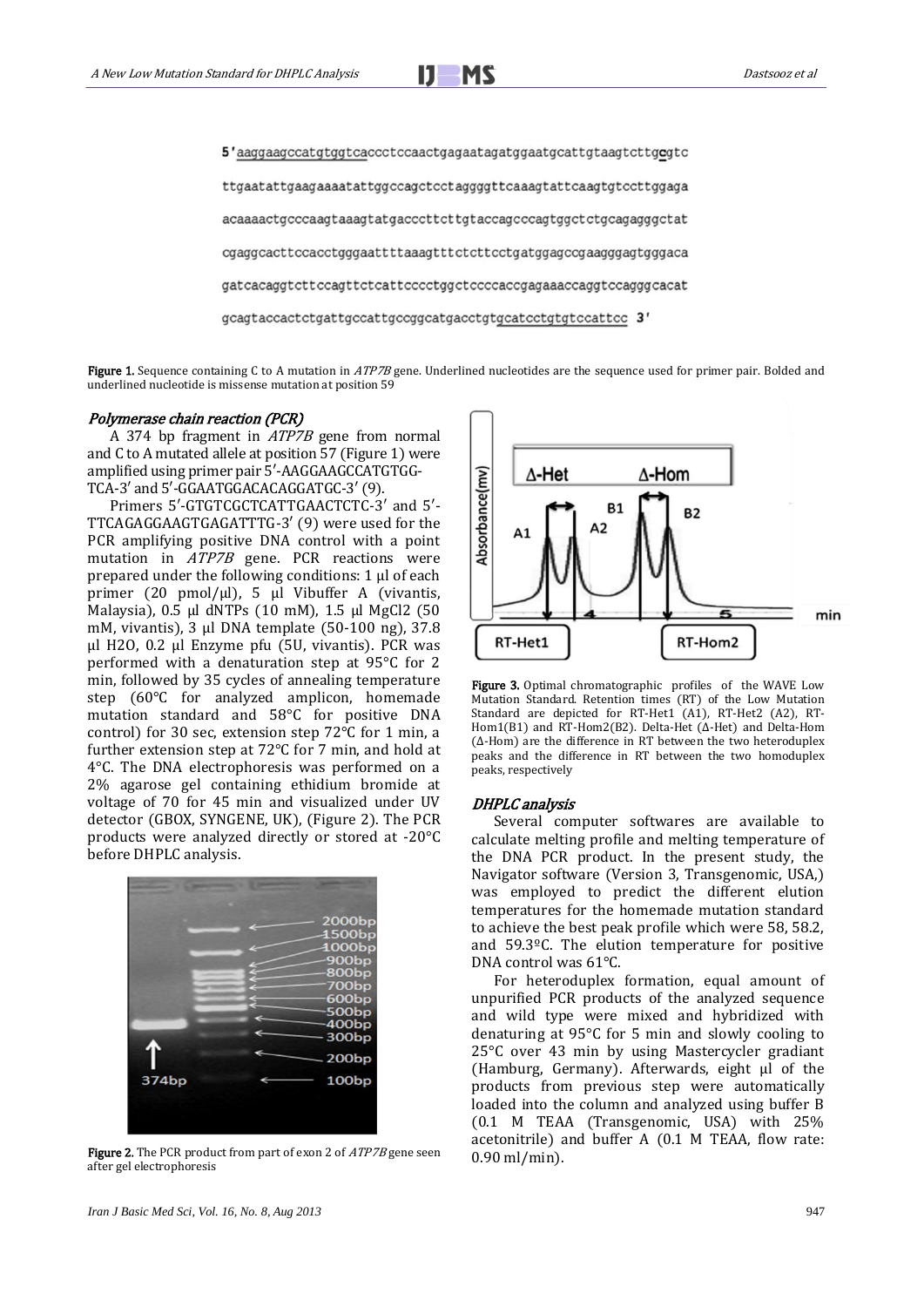| Experiment     | RT-Het1 (min)                                                                                                                                                                                                                                                                                                                                                                                                                                                                                                                                                                                                                                                                                                                                                                                                                                                                                                                                                                                                                                                                                                                                                                                                                                                        | RT-Hom2<br>(min) | $\Delta \text{Het}% \left( \mathcal{N}\right) =\left( \mathcal{N}\right) ^{\ast }\left( \mathcal{N}\right)$<br>(min) | $\Delta$ Hom<br>(min) | Peak Intensity<br>(mV)<br>$2 - 12$ | HMM peak<br>profiles | Positive DNA control<br>peak profile                                                                                                                                                                                                                                                                                                       |
|----------------|----------------------------------------------------------------------------------------------------------------------------------------------------------------------------------------------------------------------------------------------------------------------------------------------------------------------------------------------------------------------------------------------------------------------------------------------------------------------------------------------------------------------------------------------------------------------------------------------------------------------------------------------------------------------------------------------------------------------------------------------------------------------------------------------------------------------------------------------------------------------------------------------------------------------------------------------------------------------------------------------------------------------------------------------------------------------------------------------------------------------------------------------------------------------------------------------------------------------------------------------------------------------|------------------|----------------------------------------------------------------------------------------------------------------------|-----------------------|------------------------------------|----------------------|--------------------------------------------------------------------------------------------------------------------------------------------------------------------------------------------------------------------------------------------------------------------------------------------------------------------------------------------|
|                |                                                                                                                                                                                                                                                                                                                                                                                                                                                                                                                                                                                                                                                                                                                                                                                                                                                                                                                                                                                                                                                                                                                                                                                                                                                                      |                  |                                                                                                                      |                       |                                    |                      |                                                                                                                                                                                                                                                                                                                                            |
| $\,1\,$        | 3.653                                                                                                                                                                                                                                                                                                                                                                                                                                                                                                                                                                                                                                                                                                                                                                                                                                                                                                                                                                                                                                                                                                                                                                                                                                                                | 4.52             | 0.17                                                                                                                 | 0.19                  | $3.2 - 4.5$                        | $^{++}$              | $^{++}$                                                                                                                                                                                                                                                                                                                                    |
| $\sqrt{2}$     | 3.68                                                                                                                                                                                                                                                                                                                                                                                                                                                                                                                                                                                                                                                                                                                                                                                                                                                                                                                                                                                                                                                                                                                                                                                                                                                                 | 4.573            | 0.17                                                                                                                 | 0.19                  | $3 - 4.2$                          | $^{++}$              | $^{++}$                                                                                                                                                                                                                                                                                                                                    |
| 3              | 3.62                                                                                                                                                                                                                                                                                                                                                                                                                                                                                                                                                                                                                                                                                                                                                                                                                                                                                                                                                                                                                                                                                                                                                                                                                                                                 | 4.4              | 0.17                                                                                                                 | 0.19                  | $4 - 5.1$                          | $^{++}$              | $^{++}$                                                                                                                                                                                                                                                                                                                                    |
| 4              | 3.85                                                                                                                                                                                                                                                                                                                                                                                                                                                                                                                                                                                                                                                                                                                                                                                                                                                                                                                                                                                                                                                                                                                                                                                                                                                                 | 4.6              | 0.17                                                                                                                 | 0.19                  | $4 - 5$                            | $^{++}$              | $^{++}$                                                                                                                                                                                                                                                                                                                                    |
| 5              | 3.69                                                                                                                                                                                                                                                                                                                                                                                                                                                                                                                                                                                                                                                                                                                                                                                                                                                                                                                                                                                                                                                                                                                                                                                                                                                                 | 4.58             | 0.17                                                                                                                 | 0.19                  | $3.2 - 4.2$                        | $^{++}$              | $^{++}$                                                                                                                                                                                                                                                                                                                                    |
| 6              | 2.43                                                                                                                                                                                                                                                                                                                                                                                                                                                                                                                                                                                                                                                                                                                                                                                                                                                                                                                                                                                                                                                                                                                                                                                                                                                                 | 2.94             | 0.07                                                                                                                 | 0.14                  | $4 - 5$                            | $+$                  | $^{+}$                                                                                                                                                                                                                                                                                                                                     |
| 7              | 3.65                                                                                                                                                                                                                                                                                                                                                                                                                                                                                                                                                                                                                                                                                                                                                                                                                                                                                                                                                                                                                                                                                                                                                                                                                                                                 | 4.52             | 0.17                                                                                                                 | 0.19                  | $3.2 - 4.2$                        | $^{++}$              | $^{++}$                                                                                                                                                                                                                                                                                                                                    |
| 8              | 3.687                                                                                                                                                                                                                                                                                                                                                                                                                                                                                                                                                                                                                                                                                                                                                                                                                                                                                                                                                                                                                                                                                                                                                                                                                                                                | 4.57             | 0.17                                                                                                                 | 0.19                  | $3.2 - 4.4$                        | $^{++}$              | $^{++}$                                                                                                                                                                                                                                                                                                                                    |
| 9              | 3.80                                                                                                                                                                                                                                                                                                                                                                                                                                                                                                                                                                                                                                                                                                                                                                                                                                                                                                                                                                                                                                                                                                                                                                                                                                                                 | 4.73             | 0.17                                                                                                                 | 0.19                  | $2.7 - 4.1$                        | $^{++}$              | $^{++}$                                                                                                                                                                                                                                                                                                                                    |
| 10             | 3.72                                                                                                                                                                                                                                                                                                                                                                                                                                                                                                                                                                                                                                                                                                                                                                                                                                                                                                                                                                                                                                                                                                                                                                                                                                                                 | 4.63             | 0.17                                                                                                                 | 0.19                  | $3 - 4$                            | $^{++}$              | $^{++}$                                                                                                                                                                                                                                                                                                                                    |
| 11             | 3.6                                                                                                                                                                                                                                                                                                                                                                                                                                                                                                                                                                                                                                                                                                                                                                                                                                                                                                                                                                                                                                                                                                                                                                                                                                                                  | 4.527            | 0.17                                                                                                                 | 0.19                  | $2.5 - 3.5$                        | $^{++}$              | $^{++}$                                                                                                                                                                                                                                                                                                                                    |
| 12             | 3.23                                                                                                                                                                                                                                                                                                                                                                                                                                                                                                                                                                                                                                                                                                                                                                                                                                                                                                                                                                                                                                                                                                                                                                                                                                                                 | 4.25             | 0.16                                                                                                                 | 0.27                  | $3 - 4$                            | $^{+}$               | $^{+}$                                                                                                                                                                                                                                                                                                                                     |
| 13             | 3.80                                                                                                                                                                                                                                                                                                                                                                                                                                                                                                                                                                                                                                                                                                                                                                                                                                                                                                                                                                                                                                                                                                                                                                                                                                                                 | 4.67             | 0.17                                                                                                                 | 0.19                  | $3 - 4.2$                          | $^{++}$              | $^{++}$                                                                                                                                                                                                                                                                                                                                    |
| 14             | 3.81                                                                                                                                                                                                                                                                                                                                                                                                                                                                                                                                                                                                                                                                                                                                                                                                                                                                                                                                                                                                                                                                                                                                                                                                                                                                 | 4.58             | 0.17                                                                                                                 | 0.19                  | $2.9 - 4.3$                        | $^{++}$              | $^{++}$                                                                                                                                                                                                                                                                                                                                    |
| 15             | 3.65                                                                                                                                                                                                                                                                                                                                                                                                                                                                                                                                                                                                                                                                                                                                                                                                                                                                                                                                                                                                                                                                                                                                                                                                                                                                 | 4.5              | 0.17                                                                                                                 | 0.19                  | $3 - 4.2$                          | $++$                 | $++$                                                                                                                                                                                                                                                                                                                                       |
| <b>Results</b> | HMM: homemade mutation standard; ++: very good; +: good<br>After identification of the best peak profile of the<br>homemade mutation standard, DHPLC analysis was<br>performed using the WAVE system (Transgenomic,<br>USA) for the homemade mutation standard, the Low<br>Range Mutation standard and the positive DNA<br>control in 15 repeated experiments.<br>There are some critical parameters to evaluate<br>the reproducibility of the WAVE system using Low<br>Mutation Standard, including detection of all peak<br>profiles with optimal full separation (four peaks,<br>including the 2 heteroduplexes, peaks A1 and A2,<br>and 2 homoduplexes, peaks B1 and B2), the<br>retention time of the first heteroduplex (RT-Het1,<br>normal range is between 3.52 to 4.52 min) and the<br>last homoduplex peaks (RT-Hom2, the normal range<br>is between 4.27 to 5.58 min), the difference in the<br>retention time between the two heteroduplex peaks<br>( $\Delta$ -Het, the normal range is between 0.05 to 0.17<br>min) and the two homoduplex peaks ( $\Delta$ -Hom, the<br>normal range is between 0.05 to 0.19 min) and peak<br>intensity (the normal range is between 2 to 12 Mv)<br>(Figure 3) (8).<br>Separation of heteroduplex formed products was |                  |                                                                                                                      |                       | standard.<br>(A)<br>(B)<br>(C)     |                      | profiles. In two experiments (6 and 12), w<br>observed the little diversion from a normal<br>for the Low Mutation Standard, therefor<br>homemade mutation standard and the positiv<br>control showed weak DHPLC peaks profiles<br>1). In general, results of the present study s<br>reproducibility of this homemade<br>m                  |
|                | analyzed at different temperatures. Comparing to<br>Low Mutation Standard, the same quality of the<br>peak profile was generated for homemade mutation<br>standard at 58.2°C. The DHPLC peak profiles of<br>homemade mutation standard at different elution<br>temperatures and Low Mutation Standard are<br>illustrated in Figure 4.<br>In 13 of 15 repeated experiments, we have<br>observed that the critical parameters for the WAVE<br>Low Mutation Standard were in a normal range.<br>Consequently the homemade mutation standard<br>and positive DNA control showed the best peak                                                                                                                                                                                                                                                                                                                                                                                                                                                                                                                                                                                                                                                                            |                  |                                                                                                                      |                       | (D)                                |                      | Figure 4. DHPLC peak profiles of the WAVE Low Range<br>Standard, the homemade mutation standard. (A), (B),<br>represent DHPLC peak profiles of the homemade<br>standard at 59.3°C, 58°C, and 58.2°C, respectively. (D<br>peak profile of the Low Mutation Standard at 56°C which<br>the beast conditions for the WAVE system in this study |

Table 1. The critical parameters for the WAVE Low Range Mutation Standard and DHPLC peak profiles of Homemade Mutation Standard and positive DNA control in 15 experiments

#### Results

profiles. In two experiments (6 and 12), we have observed the little diversion from a normal range for the Low Mutation Standard, therefore, the homemade mutation standard and the positive DNA control showed weak DHPLC peaks profiles (Table 1). In general, results of the present study showed reproducibility of this homemade mutation standard.



Figure 4. DHPLC peak profiles of the WAVE Low Range Mutation Standard, the homemade mutation standard. (A), (B), and (C) represent DHPLC peak profiles of the homemade mutation standard at 59.3°C, 58°C, and 58.2°C, respectively. (D) DHPLC peak profile of the Low Mutation Standard at 56°C which showed the beast conditions for the WAVE system in this study